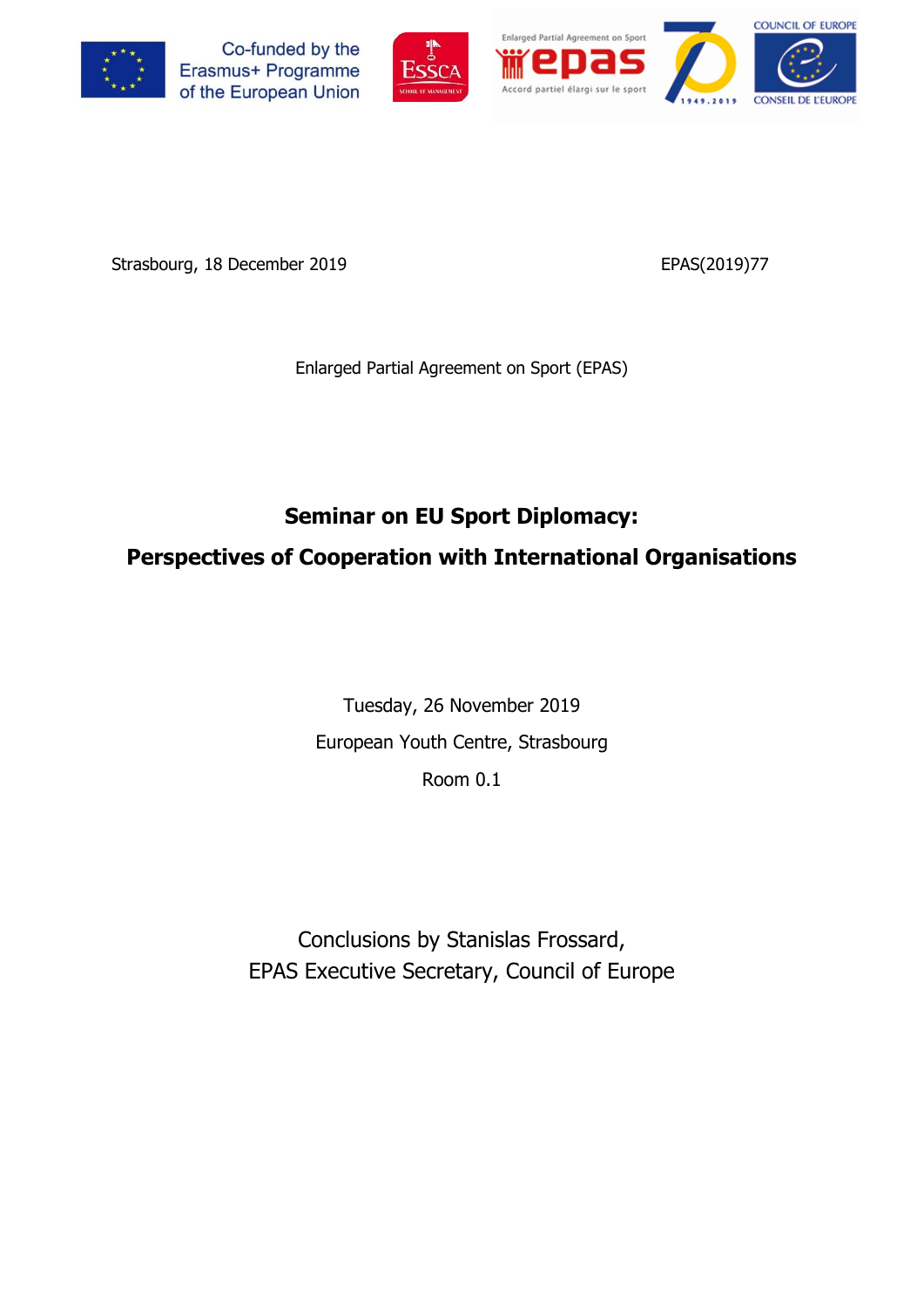





### **The actions that could be taken by EPAS and proposed to the EPAS Governing Board**

Many speakers advocated using sport diplomacy to promote grassroots activities, and projects with good practices that serve public health, social inclusion, education and peace. It is clear that public authorities from all over the world are interested in such good practices and in the expertise coming from the European continent. To take up this challenge, we should break away from the mould of sport ministries and sport organisations and be able to address the ministries in charge of health, education, and social inclusion. Considering the potential that sport has in these areas, EPAS should address the relevant authorities, as well as Ministries of Foreign Affairs and share European countries' know-how in order to allow people to gain these benefits though sport. EPAS should be more present in the representations of Ministries of Foreign Affairs of all member states in the frame of the Committee of Ministers of the Council of Europe in order to advocate the benefits of sport which will in turn help to promote sport diplomacy.

### **Promotion of the Council of Europe standards**

The Council of Europe has the capacity to develop standards on sport which have an impact on sport beyond the European continent. This includes standards on integrity, anti-doping, spectator violence, match-fixing and recently adopted standards on good governance and gender mainstreaming in sport. The Council of Europe could do more to promote these standards to non-European countries and to seek opportunities to involve such countries in projects launched by the European Union, if these projects are open to the participation of non-European states.

I am hopeful that, in the future, there will be more opportunities for non-European countries to take advantage of EU projects. The Council of Europe, which is committed to involving non-European countries as state parties, signatories to its conventions and agreements, could channel them towards co-operation activities supported by the EU. And the EU projects could refer to the European standards of the Council of Europe. While doing so, one should keep in mind that the European standards do not always fit the agenda of every country. The relevance of European standards should be advocated but taking into account the specific situation of the partners. If one could, for instance, explain how the standards contribute to the Sustainable Development Goals of the United Nations, then we refer to something that people have ownership over, and they recognise it. This is what EPAS is doing within the Working Group on Action 3 of the Kazan Action Plan: developing guidelines on sport integrity, which are not a "copy-paste" of our conventions, but which are meant to fit every country around the world, even those which are less advanced in sport policies.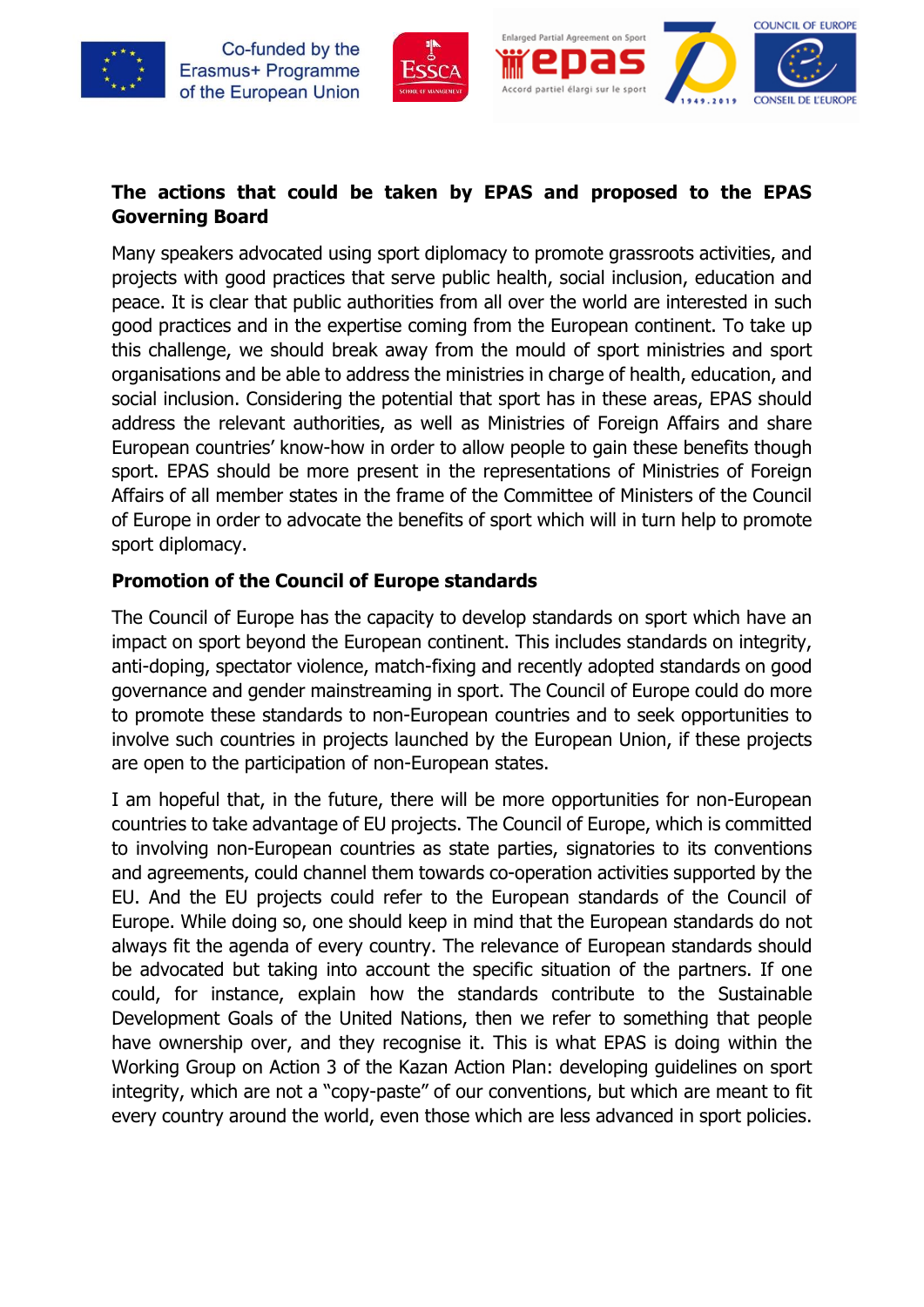



### **Steps that the Council of Europe and the European Union could take together**

It is important to continue implementing joint projects between the EU and the Council of Europe in other topics, in particular on human rights. The projects implemented by the Council of Europe and the EU are always open to the Council of Europe member states. The Council of Europe seeks to make its initiatives inclusive and open to non-EU member states by increasing its financial contributions in the projects.

Regarding to the promotion of gender equality, we could disseminate Europe's expertise through the results of the recently finished "All In" project. The project's methodology, indicators and tools could also be promoted through the Global Observatory on Women and Sport conducted by UNESCO. It would be an asset for both organisations, since EPAS could commit to continuing its data collection on gender equality from European countries as well as disseminating and promoting European know-how and expertise on the topic. I invite the European Commission to keep working with us on these issues.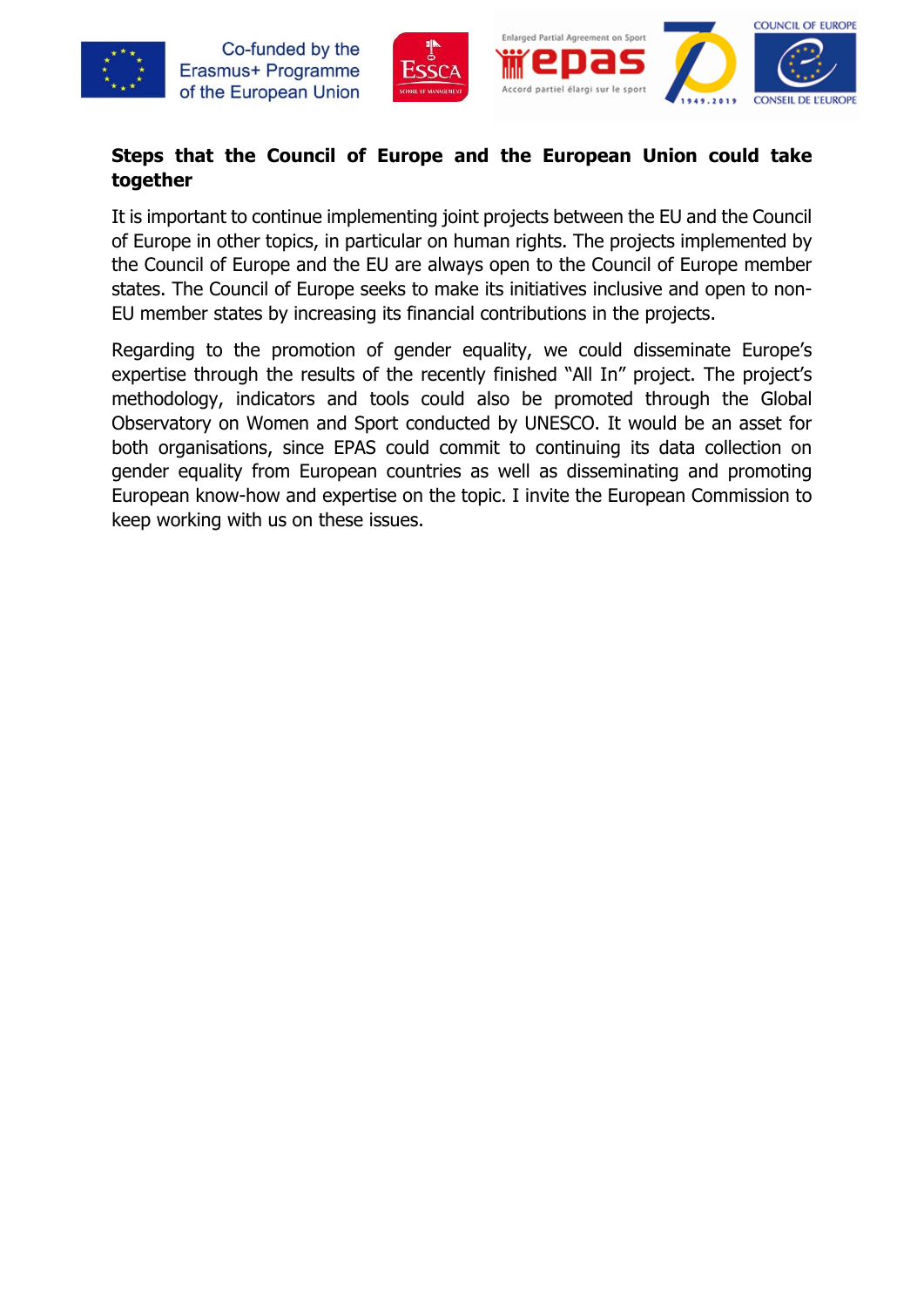







### Appendix I

| <b>Programme</b> |                                                                                                                                            |  |  |  |  |  |  |
|------------------|--------------------------------------------------------------------------------------------------------------------------------------------|--|--|--|--|--|--|
| $13:00 - 14:00$  | Registration                                                                                                                               |  |  |  |  |  |  |
| $14:00 - 14:30$  | <b>Welcome and Introduction</b>                                                                                                            |  |  |  |  |  |  |
|                  | Welcome on behalf of the Council of Europe by Marija Crnković, Member of<br>the EPAS Governing Board Bureau                                |  |  |  |  |  |  |
|                  | Welcome on behalf of the EUSD Project by Albrecht Sonntag, Professor,<br><b>ESSCA School of Management</b>                                 |  |  |  |  |  |  |
|                  | Introductory exposé "Sport Diplomacy on the European Agenda"<br>by Laurent Thieule, President, Sport and Citizenship Think-Tank            |  |  |  |  |  |  |
| $14:30 - 15:45$  | Round table 1: How are European institutions perceived by other<br>actors of sport diplomacy?                                              |  |  |  |  |  |  |
|                  | Oriol Freixa Matalonga, Policy Officer, UNESCO                                                                                             |  |  |  |  |  |  |
|                  | Pere Miro, Deputy Director General, International Olympic Committee (IOC)                                                                  |  |  |  |  |  |  |
|                  | Laurence Fischer, Sport Ambassador, Ministry of Europe and Foreign<br>Affairs, France                                                      |  |  |  |  |  |  |
|                  | Zeina Mina, Director, International Francophone Games Committee (CIJF)                                                                     |  |  |  |  |  |  |
|                  | Moderator: Carole Gomez, Researcher, French Institute for International<br>and Strategic Relations (IRIS)                                  |  |  |  |  |  |  |
|                  | <b>Discussion</b>                                                                                                                          |  |  |  |  |  |  |
| $15:45 - 16:15$  | <b>Coffee and networking break</b>                                                                                                         |  |  |  |  |  |  |
| $16:15 - 17:30$  | Round table 2: Perspective for enhanced synergies between the<br><b>European Union and the Council of Europe in sport diplomacy</b>        |  |  |  |  |  |  |
|                  | Snežana<br>Samardžic-Markovic,<br>Director<br>General<br>οf<br>Democracy,<br>Council of Europe                                             |  |  |  |  |  |  |
|                  | Albrecht Sonntag, Professor, ESSCA School of Management                                                                                    |  |  |  |  |  |  |
|                  | Agata Dziarnowska, Policy Officer, Sport Unit, European Commission                                                                         |  |  |  |  |  |  |
|                  | Moderator: Satu Heikkinen, Senior Ministerial Adviser, Finnish Ministry of<br><b>Education and Culture</b>                                 |  |  |  |  |  |  |
|                  | <b>Discussion</b>                                                                                                                          |  |  |  |  |  |  |
| $17:30 - 18:15$  | <b>Conclusion</b>                                                                                                                          |  |  |  |  |  |  |
|                  | <b>Wrap-up</b> of the round tables by William Gasparini, Professor, University of<br>Strasbourg                                            |  |  |  |  |  |  |
|                  | <b>Conclusion and outlook</b> by Stanislas Frossard, Executive Secretary,<br>Enlarged Partial Agreement on Sport (EPAS), Council of Europe |  |  |  |  |  |  |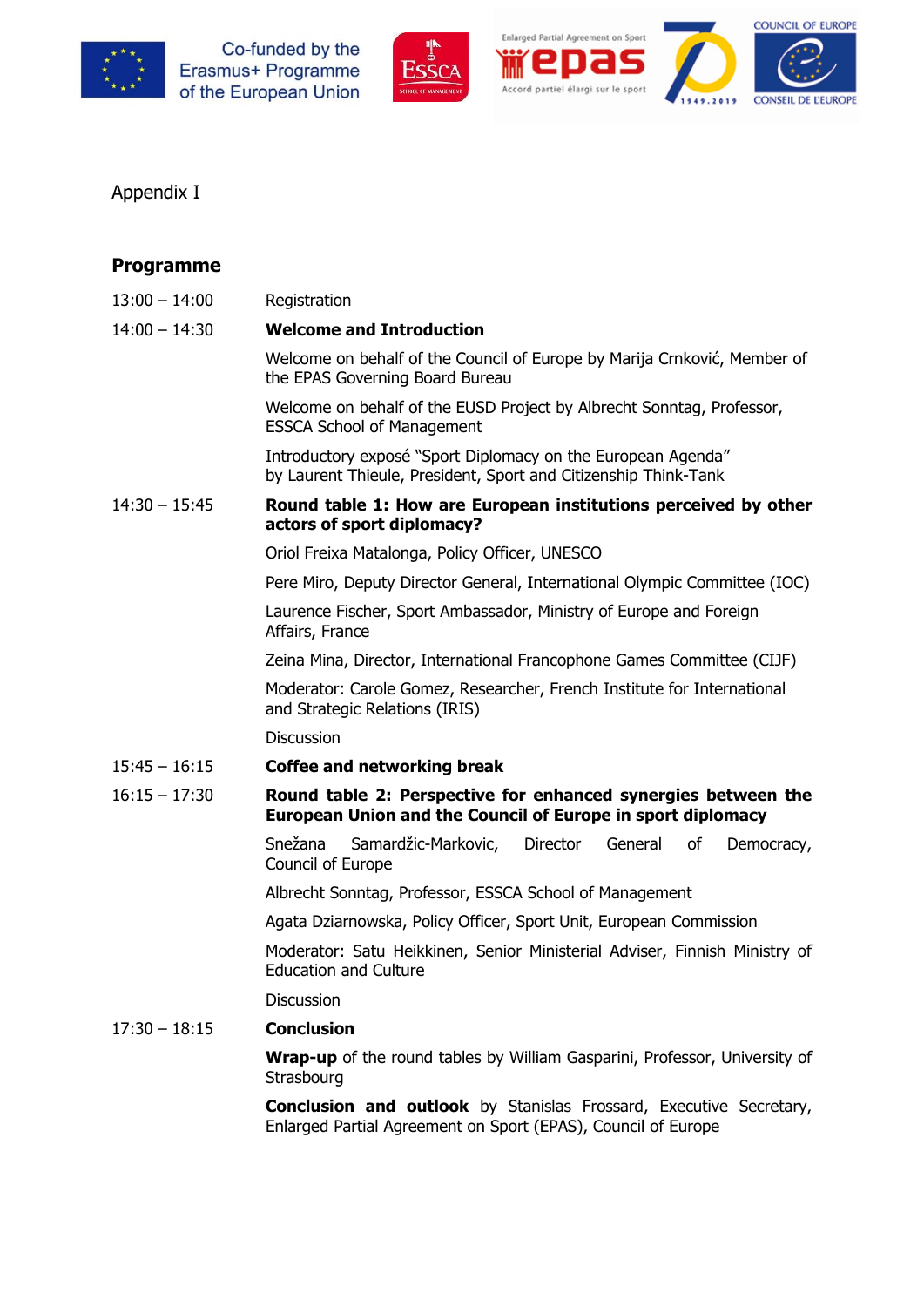







Appendix II

### **Seminar on EU Sport Diplomacy: Perspectives of Cooperation with International Organisations**

### **26 November 2019, Strasbourg**

#### **LIST OF PARTICIPANTS**

| Nr.             | <b>SURNAME</b>   | <b>FIRST NAME</b> | <b>JOB TITLE</b>             | MINISTRY/ORGANISATION          | <b>COUNTRY</b>  |
|-----------------|------------------|-------------------|------------------------------|--------------------------------|-----------------|
| $\mathbf{1}$    | Boussard-Turbet  | Louison           | Student                      | <b>Sciences Po Strasbourg</b>  | France          |
| $\overline{2}$  | <b>Brach</b>     | Emma              | Student                      | <b>Sciences Po Strasbourg</b>  | France          |
| 3               | Cattaneo         | Andrea            | Lecturer                     | <b>Edge Hill University</b>    | United Kingdom  |
| $\overline{4}$  | Chapov           | Georgi            | Chief expert                 | Ministry of Youth and Sports   | <b>Bulgaria</b> |
|                 |                  |                   | <b>Chef Affaires</b>         | OFSPO, Swiss Ministry for      |                 |
| 5               | Chatelain        | Pascal            | internationales              | Sports                         | Suisse          |
|                 |                  |                   | Deputy to the                | Permanent Representation of    |                 |
|                 |                  |                   | Permanent                    | the Russian Federation to the  | Russian         |
| 6               | Chekanov         | Dmitrii           | Representation               | Council of Europe              | Federation      |
|                 |                  |                   | Head of Service for          |                                |                 |
|                 |                  |                   | International                |                                |                 |
|                 |                  |                   | Cooperation and EU           |                                |                 |
| 7               | Crnkovic         | Marija            | Funds                        | Central State Office for Sport | Croatia         |
| 8               | Crumbach         | Anna              | Student                      | <b>German Sport University</b> | Germany         |
| 9               | Cyprien          | Thomas            | Director                     | Rhodia Club Omnisports         | France          |
|                 |                  |                   | <b>Head of International</b> |                                |                 |
|                 |                  |                   | Relationship                 |                                |                 |
| 10 I            | Delaperrière     | Madeleine         | Department                   | Ministry of sports             | France          |
| 11              | Doussineau       | Celia             | Student                      | <b>IEP Strasbourg</b>          | France          |
| 12              | Duval            | Antoine           | Senior Researcher            | <b>ASSER Institute</b>         | The Netherlands |
| 13              | Dziarnowska      | Agata             | Policy Officer               | <b>European Commission</b>     | Belgium         |
|                 |                  |                   |                              | French Ministry for Europe and |                 |
| 14              | Fischer          | Laurence          | Ambassador for sport         | <b>Foreign Affairs</b>         | France          |
| 15 <sub>1</sub> | Freixa Matalonga | Oriol             | Policy Officer               | <b>UNESCO</b>                  | Belgium         |
| 16              | Frossard         | <b>Stanislas</b>  | <b>Executve Secretary</b>    | <b>EPAS</b>                    | France          |
| 17              | Gasparini        | William           | Professor                    | <b>Strasbourg University</b>   | France          |
| 18              | Gomez            | Carole            | <b>Research Fellow</b>       | <b>IRIS</b>                    | France          |
|                 |                  |                   | Senior Ministerial           | Ministry of Education and      |                 |
| 19              | Heikkinen        | Satu              | Adviser                      | Culture                        | Finland         |
|                 |                  |                   |                              | Représentation Permanente de   |                 |
|                 |                  |                   |                              | la France au Conseil de        |                 |
| 20 I            | Lamouri          | Inès              | Stagiaire                    | l'Europe                       | France          |
|                 |                  |                   | Administrative               |                                |                 |
|                 | 21 Larghi        | Caroline          | Assistant                    | <b>EPAS</b>                    | France          |